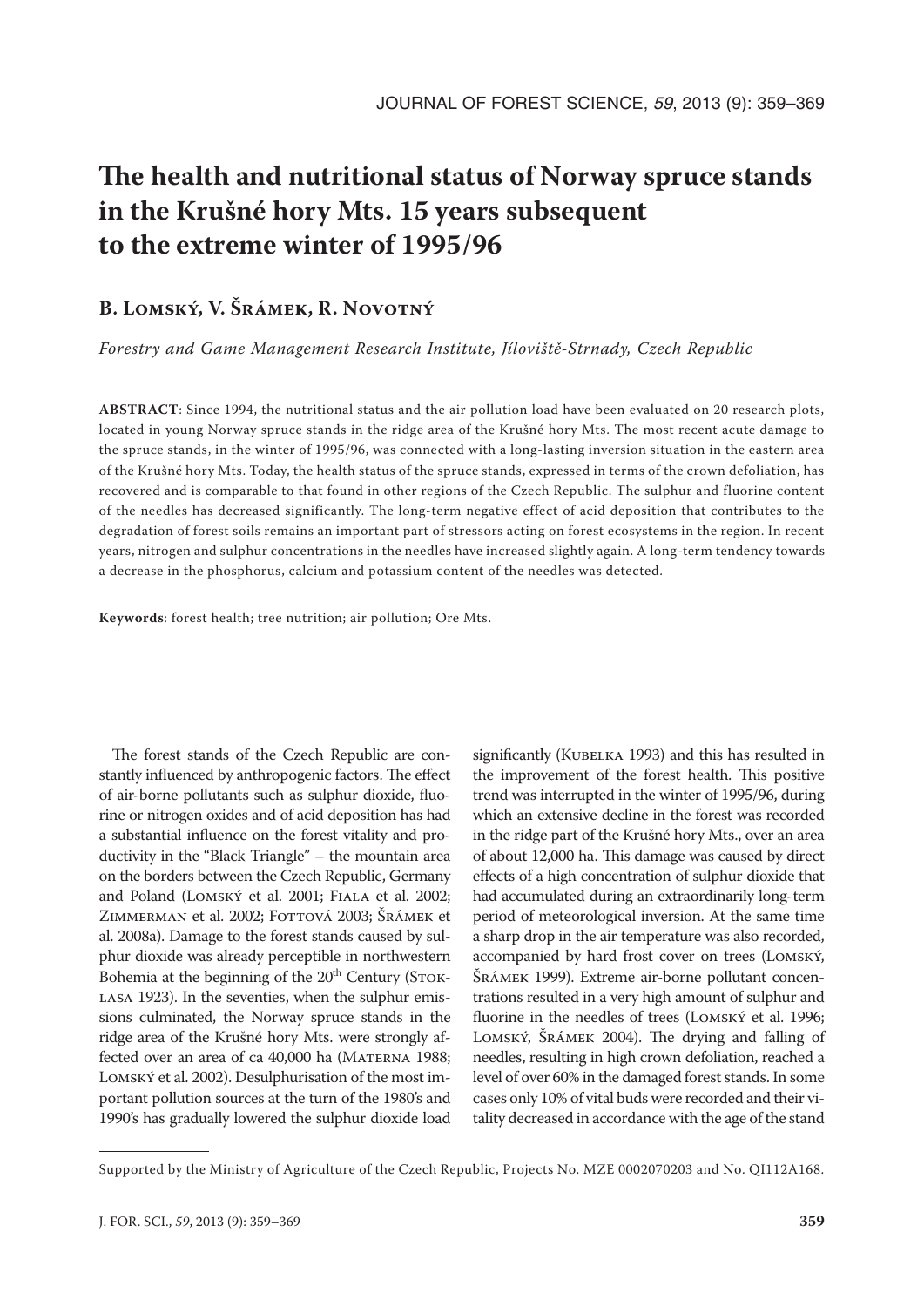(Lomský, Šrámek 1999). During the subsequent period the spruce stands successfully regenerated (Lomský et al. 2002).

Another type of deterioration was observed in the western Krušné hory Mts. The long-term effects of acid deposition connected with base cation leaching, granite bedrock poor in base cations, massive washing of the soil horizon after winter at the turn of the century resulted in the historically repeated yellowing of Norway spruce stands (HADAŠ 2006; ŠRÁMEK et al. 2008a). The yellowing of the stands in all age categories was connected with a base cation deficiency – primarily of magnesium and of calcium – in the forest soil and in the needles. This type of damage affected about 8,000 ha of forest stands (Šrámek et al. 2001; Lomský, Šrámek 2004). Based on Government Resolution No. 532/2000, during the period from 2000 to 2004 liming and fertilising of the forest stands were carried out in the Krušné hory Mts. forests. Dolomite lime was applied, together with a liquid magnesium fertiliser and dry fertilisers (Lomský et al. 2006; Podrázský 2006; Šrámek et al. 2006). The ameliorative methods including biological and chemical amelioration and reduced air pollution pressure have contributed to stand regeneration and enabled the transformation of existing transitory stands into stands composed of the target tree species (SLODIČÁK et al. 2008; Šrámek et al. 2008b).

The purpose of this article is to assess the changes in forest health and in tree nutrition and growth as they were recorded in the Norway spruce in the Krušné hory Mts. during the fifteen years following the disastrous winter of 1995/96.

### **MATERIAL AND METHODS**

#### **Krušné hory Mountains**

The Krušné hory Mountains at the border between the Czech Republic and Saxony cover an area of 180,015 ha. This long and rather flat-topped mountain range is formed in a NE-SW direction. It is about 130 km long and, on the Czech side, only about 6–19 km wide. The mountain plateaus slope moderately towards the NW, while, on the other hand, the SE slopes are quite steep, dropping to the Czech brown-coal basins. The degree of forestation in the Krušné hory Mts. is about 67% (ÚHÚL 2002). Geologically, the Krušné hory Mts. could be divided into two different sections, with the highest peak, Klínovec, in the centre. The northeastern Krušné hory Mts. are formed mainly of gneiss and granulite with a few basalt penetrations on a limited scale (0.9%). The southwestern area is formed of phyllites and granites which are very poor in CaO, MgO,  $P_2O_5$ . The differences between the western and the eastern areas of the Mountains have already been described by many authors (MATERNA 1986, 2002; Kubelka 1993; Jirgle 1995; Lochman 1996; Lomský et al. 1996, 2002). According to the taxonomic classification system of the Czech Republic (Němeček et al. 2001; Kozák et al. 2010) the most frequent soil types in Krušné hory Mts. are Podzols represented in about 43.7% of the area followed by Cambisols over 39.8% of the area (Kulhavý et al. 2008).

The Krušné hory Mts. is the region of Europe most affected by air pollution. Between the 1960's and the 1990's the effect of air pollutants, in synergy with the climate changes, resulted in the widespread disintegration of forest ecosystems on the mountain plateau. More detailed information concerning the Krušné hory Mts. forest region can be found in publications by Plíva and Žlábek (1986) and Vacek et al. (2003).

#### **Research plots**

Research plots were installed in the Krušné hory Mts. in young Norway spruce (*Picea abies* [L.] Karst) stands up to 40 years old in 1994 (LOMSKÝ, UHLÍŘOVÁ 1993). In 1996, the monitoring system was completed, creating a transect from Cínovec to Horní Lazy in the Slavkovský les region. The plots have an area of 25 × 25 m. The individual trees are numbered and their defoliation and annual increment are assessed on an annual basis (LOMSKÝ 2006). The plot locations and additional characteristics are shown in Fig. 1 and Table 1.

#### **Crown condition and growth assessment**

From 1995 onwards, defoliation of the tree crown was assessed annually at the end of the vegetation season (October–November). The defoliation of minimally 40 numbered trees was evaluated within a diagonal transect, on a 5% scale, in accordance with the ICP Forests methodology (UNECE 2010a), modified for young Norway spruce stands (Lomský, Uhlířová 1993). These results are presented for individual plots as mean percentages of defoliation.

Height increment was measured annually in the autumn in a set of 20 trees that were included in the crown defoliation assessment. Measuring was originally carried out using a Sokkia measuring pole (Sokkia, Tokyo, Japan). As the stands grew, the method had to be changed; since 2006 the Vertex hypsometer (Haglöf, Långsele, Sweden) has been used.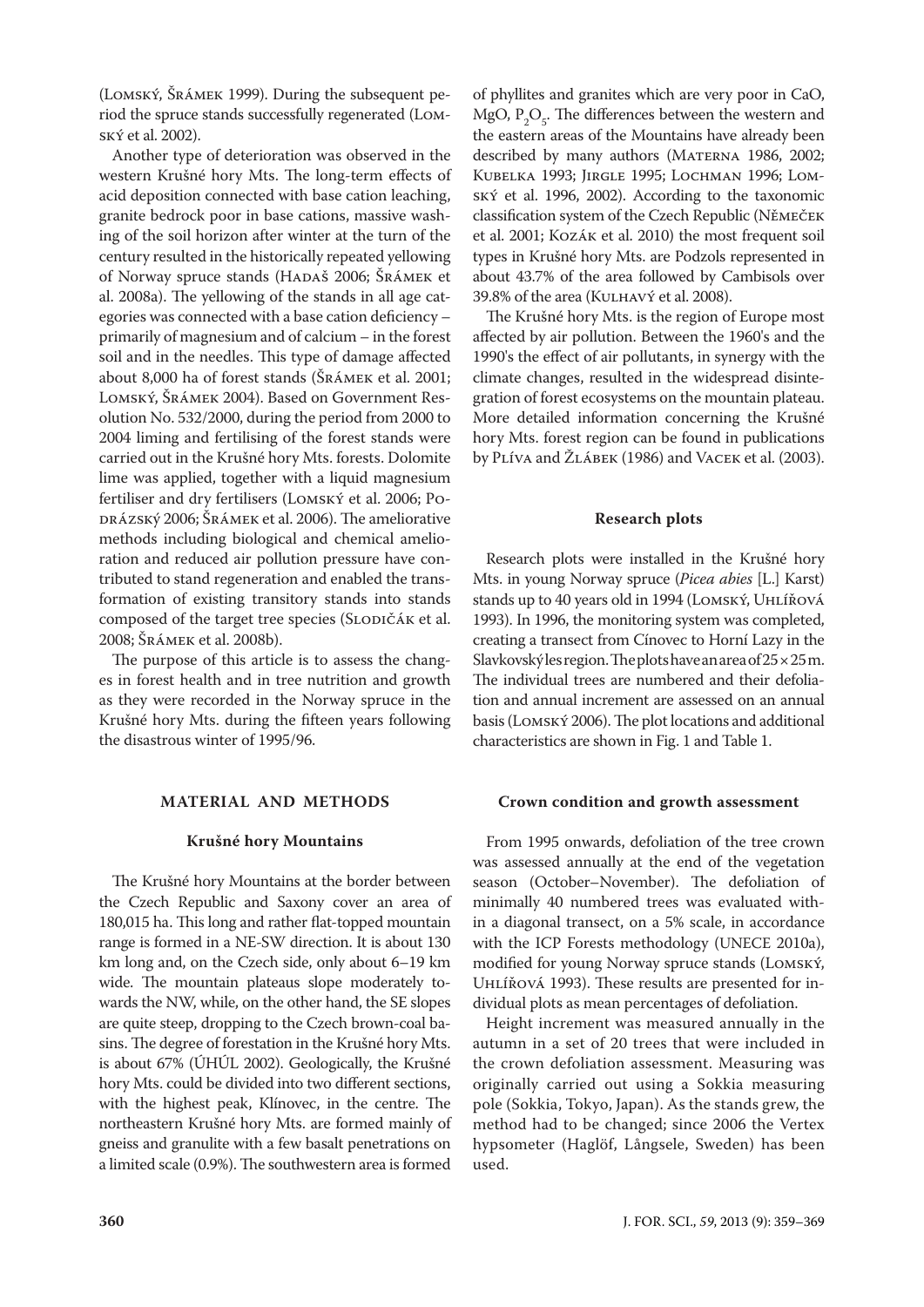Table 1. Characteristics of research plots in the Krušné hory Mts.

| Locality       |                         | Stand                     | Age<br>(years) | Altitude | Forest<br>type  | <b>Stress</b><br>zone | Soil<br>type | Exposition - | <b>ITSK</b> coordinates |           |
|----------------|-------------------------|---------------------------|----------------|----------|-----------------|-----------------------|--------------|--------------|-------------------------|-----------|
|                |                         |                           |                |          |                 |                       |              |              | Y                       | X         |
| 1              | Cínovec                 | 605 Ca4                   | < 40           | 820      | <b>7K3</b>      | $\mathbf{A}$          | <b>PZhm</b>  | <b>NW</b>    | 777321.9                | 965822.9  |
| 2              | Lounská                 | 504 F1c                   | < 20           | 840      | 7G3             | A                     | GLmt         | <b>NW</b>    | 781962.6                | 967792.6  |
| 3              | Klínovčík               | 503 Ba05b                 | $< 40$         | 810      | <b>7S1</b>      | B                     | KPmb         | W            | 782765.9                | 968545.5  |
| $\overline{4}$ | Fláje                   | 110 C <sub>4</sub>        | < 40           | 750      | 7K4             | B                     | KPmo         | SW           | 791175.4                | 968867.6  |
| 5              | Klíny                   | 602 B4                    | < 20           | 800      | 7K3             | A                     | PZhm         | $\mathbf{0}$ | 796352                  | 972834.5  |
| 6              | Nová Ves                | 440 C4                    | < 20           | 680      | 7G3             | A                     | GLmt         | <b>NW</b>    | 800460.9                | 975175.4  |
| 7              | Rudolice                | 56C 3a                    | < 40           | 780      | 7K3             | A                     | PZhm         | $\mathbf{0}$ | 806475.6                | 978025.3  |
| 8              | Kálek                   | 70 C1                     | < 20           | 815      | <b>7K3</b>      | A                     | PZhm         | SW           | 809840.9                | 979101.5  |
| 9              | Načetín                 | 7 B <sub>2</sub> b        | < 20           | 795      | <b>7K3</b>      | B                     | PZhm         | $\mathbf{0}$ | 816671.8                | 977359.6  |
| 10             | Sv. Šebestián 528 A12/3 |                           | < 20           | 810      | 8R3             | A                     | <b>OR</b>    | N            | 819017.9                | 982045.6  |
| 11             | Skelný vrch             | 521 F3                    | $< 20$         | 875      | <b>7K3</b>      | A                     | PZhm         | <b>NE</b>    | 822108.5                | 984114.8  |
| 12             | Přísečnice              | 415 C14/03                | $< 40$         | 875      | 7K1             | A                     | <b>KP</b>    | <b>NW</b>    | 839595.9                | 993239.2  |
| 13             | Výsluní                 | 411 D <sub>2</sub>        | < 20           | 810      | 6K4             | A                     | KP           | SW           | 821557.6                | 987059.2  |
| 14             | Kovářská                | 162 D <sub>3</sub> b      | < 20           | 800      | 7G1             | B                     | GL           | <b>SE</b>    | 832271.9                | 987283.6  |
| 15             | Špičák                  | 170 E2a                   | $< 20$         | 895      | <b>7K3</b>      | A                     | PZhm         | N            | 832156.2                | 989113    |
| 16             | Loučná                  | 267 C <sub>4</sub>        | < 20           | 990      | 7K1             | B                     | KP           | <b>NW</b>    | 5587800                 | 3356300   |
| 17             | Klínovec                | $708A15/01c < 20$ coppice |                | 1,230    | 8Z4             | B                     | PZhh         | SW           | 840306.3                | 994054.3  |
| 18             | Přebuz                  | 102 E4                    | < 20           | 885      | 7M <sub>3</sub> | B                     | PZoh         | $\mathbf{0}$ | 864532.6                | 993937.8  |
| 19             | Studenec                | 637 C <sub>4</sub>        | < 20           | 645      | 6K4             | B                     | KP           | N            | 873910.6                | 1005682.8 |
| 20             | Lazy                    | 72 B <sub>2</sub>         | < 20           | 850      | 5K1             | B                     | KAmo         | N            | 868093.3                | 1006629.5 |

#### **Foliage and soil sampling**

dance with the ICP Forests methodology (UNECE 2010b).

Sampling of the needles to define their nutrient level and air pollution load was undertaken every autumn (October–November), together with the assessment of the crown condition. 10 trees were sampled on individual plots. One branch of the top part of the crown (from the third to the sixth whorl) was taken from each of them. For each plot a pooled sample of the current year needles and a pooled sample of one-year-old needles were created. These foliar samples were prepared in accor-

Soil samples were taken at four-year intervals in 1995, 1999, 2003 and 2007. Individual samples of the upper organic layer and of the mineral soil from a depth of 0–30 cm were taken individually. The sampling was carried out diagonally throughout each plot; the samples from three sampling spots were pooled prior to their analysis. The preparation of the samples from the surface organic (humus) layer and the mineral soil was carried out in accordance with the ICP Forests methodology (UNECE 2010c).



Fig. 1. Location of the research plots in the Krušné hory Mts.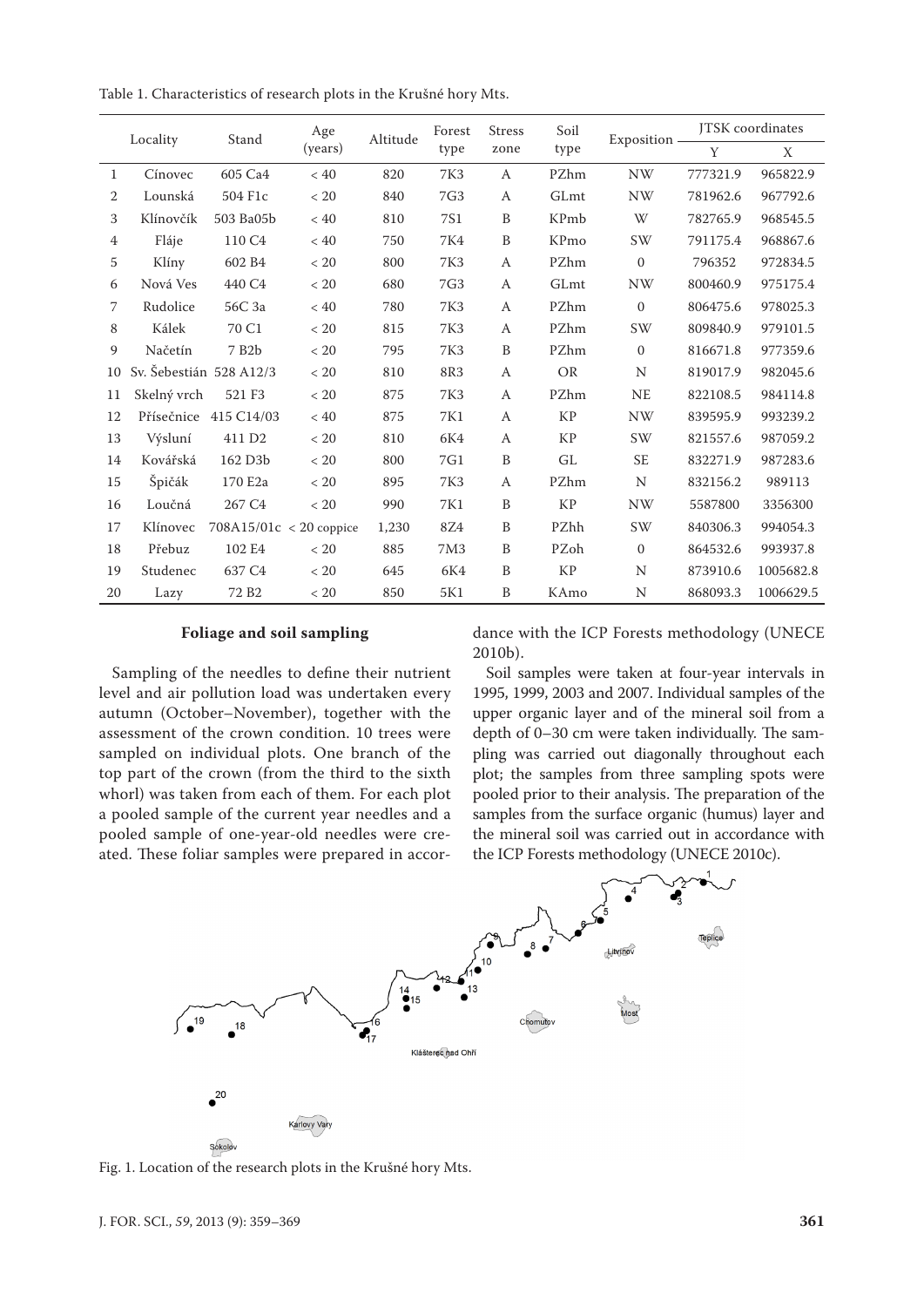#### **Laboratory analyses**

Samples of the foliage, humus and mineral soil were prepared in accordance with the standard methods (UNECE 2010b,c; Tomíček 1958). After decomposition in a microwave oven the content of K, Ca, Mg, Al, Fe, Mn, Zn and P in needles was determined using ICP-OES. The active  $pH - pH_{(H_2O)}$  and exchangeable  $pH_{(KCl)}$  in the soil samples were determined. In 1995 and 1999 nitrogen content was detected spectrometrically by kjehldalisation and the amounts of oxidable carbon by iodometric titration after oxidation using a chrome-sulphur mixture. Since 2003 the total C and N contents have been determined using the Leco CNS element analyser (LECO, Michigan, USA). The quantity of exchangeable elements in the extract was determined by the use of ammonium chloride and the total element amounts by using *Aqua regia* in an AAS. The available phosphorus was analysed spectrophotometrically (CFA Skalar) after being dissolved in  $HCl+H_2SO_4$ .

#### **Data analysis**

The results of foliage and soil chemistry were compared with the classification published by BERGMANN (1993) and with the other classification systems (Šrámek et al. 2009). Prior to statistical recalculation exploratory data analysis was carried out. A comparison was carried out in regard to the individual years during the period investigated using graphic methods (box graphs, categorised point graphs), one-factor analysis of dispersion and methods for comparing the independence of selected sets of data (*F*-test for dispersion, *t*-test for averages). For the correlation analysis the Pearson *R* coefficient was used (MELOUN, MILITKÝ 2002). Nonlinear regression was used for evaluation of the time trend using an element content module. All the statistical data evaluation was carried out using the STATISTICA 10 (SPSS, Tulsa, USA).

#### **RESULTS AND DISCUSSION**

## **Forest health status and growth of tress on the plots investigated in the Krušné hory Mts.**

The defoliation data (Fig. 2) confirms that the health condition of the Norway spruce stands distinctly deteriorated following the disastrous winter of 1995/96 (Lomský, Šrámek 1999). The mean defoliation ranged between 33 and 78%. Most severely damaged were the Skelný vrch, Fláje and Lounská plots and the



mean defoliation of the entire region was 59%. The health status of the Norway spruce stands has improved during subsequent years, thanks to favourable climatic conditions and a relatively low air pollution load. By the year 2000 the total mean defoliation of all the plots had already decreased to 39.2%; on some of the plots, however, it still exceeded 50%. On most of the plots the mean defoliation was around 40%. Fig. 3 shows that the eastern area of the Krušné hory Mts. was damaged more severely. By 2005 the maximum defoliation of the spruce stands did not exceed a level of 40%, while the mean defoliation level for all the plots was 27.6%. A further decrease in the mean defoliation level to 20.8% in 2010 has confirmed that the health status of the spruce stands is similar to that in the surrounding regions of Central and Western Europe (UNECE 2008; Boháčová et al. 2009, 2010). The balanced vitality of the forests over the mountain range could also be recognised by the similar degree of defoliation in the eastern like in the western area of the Krušné hory Mts.

Mature spruce stands respond to  $\text{SO}_2$  air pollution by slower growth in height (Spiecker 1999).



Fig. 3. Development of defoliation on individual plots in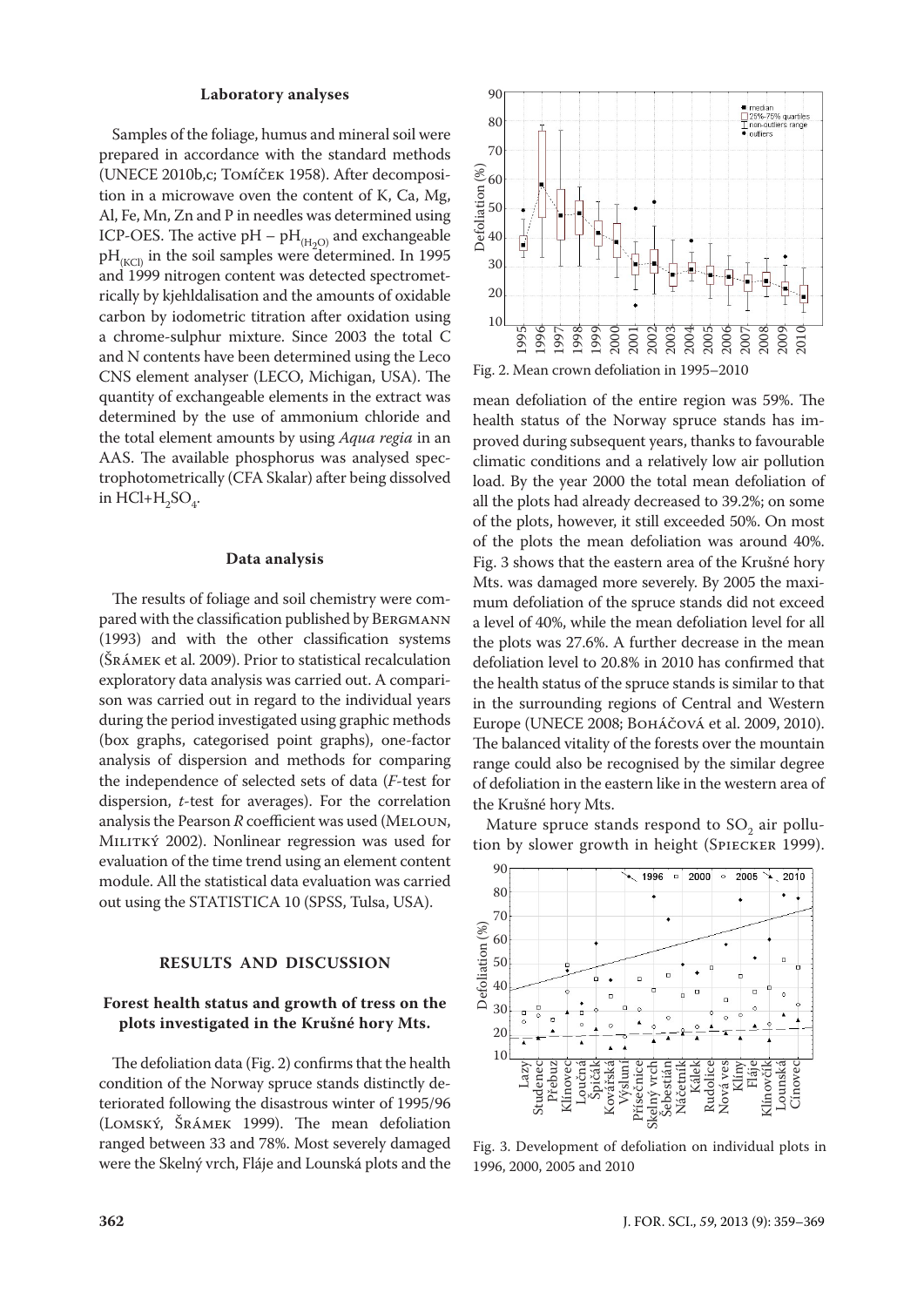

Fig. 4. Mean of Norway spruce defoliation and height incre-

For two years at least, the loss of needles also affected the height growth of the young spruce stands (Kriegel 2001). This condition is also confirmed by an assessment of the growth in height in the Krušné hory Mts. Height growth (annual height increment) had decreased significantly after the winter 1995/96; the eastern area of the Krušné Hory Mts. had been affected more severely. The height increment recovery continued for three years at least while the regeneration of the foliage of the stands was also linked to it. The highest increment was recorded in 2000; during subsequent years it was about 60–70 cm and this trend remained virtually steady (Fig. 4).

# **Changes in concentrations of stress elements and principal nutrients in the needles**

High concentrations of sulphur dioxide and of hydrogen fluorine had a devastating effect during the winter of 1995/96. Their presence was also confirmed by the higher amounts of sulphur and fluorine in the Norway spruce needles (Lomský et al. 1996; Lomský, Šrámek 2004). Until 2002 a significant downward trend was perceptible in the concentration of sulphur in both needle year-classes (Fig. 5). After the winter of 1995/96 sulphur content in the current-year needles ranged from  $1,300-2,000$  mg·kg<sup>-1</sup>, i.e. it was distinctly elevated (Tesař et al. 1982; Materna 1986; Stefan et al. 1997; Renou-Wilson, Farrell 2007). In spite of the ongoing installation of desulphurisation technologies at the sources of the highest degrees of emission, in 2000 sulphur concentrations in the first needle year-classes in some of the plots were comparable to those of 1996. A more significant decrease in sulphur concentrations was recorded only in the subsequent period; in 2005 the mean concentrations were  $1,000-1,500$  mg·kg<sup>-1</sup>.

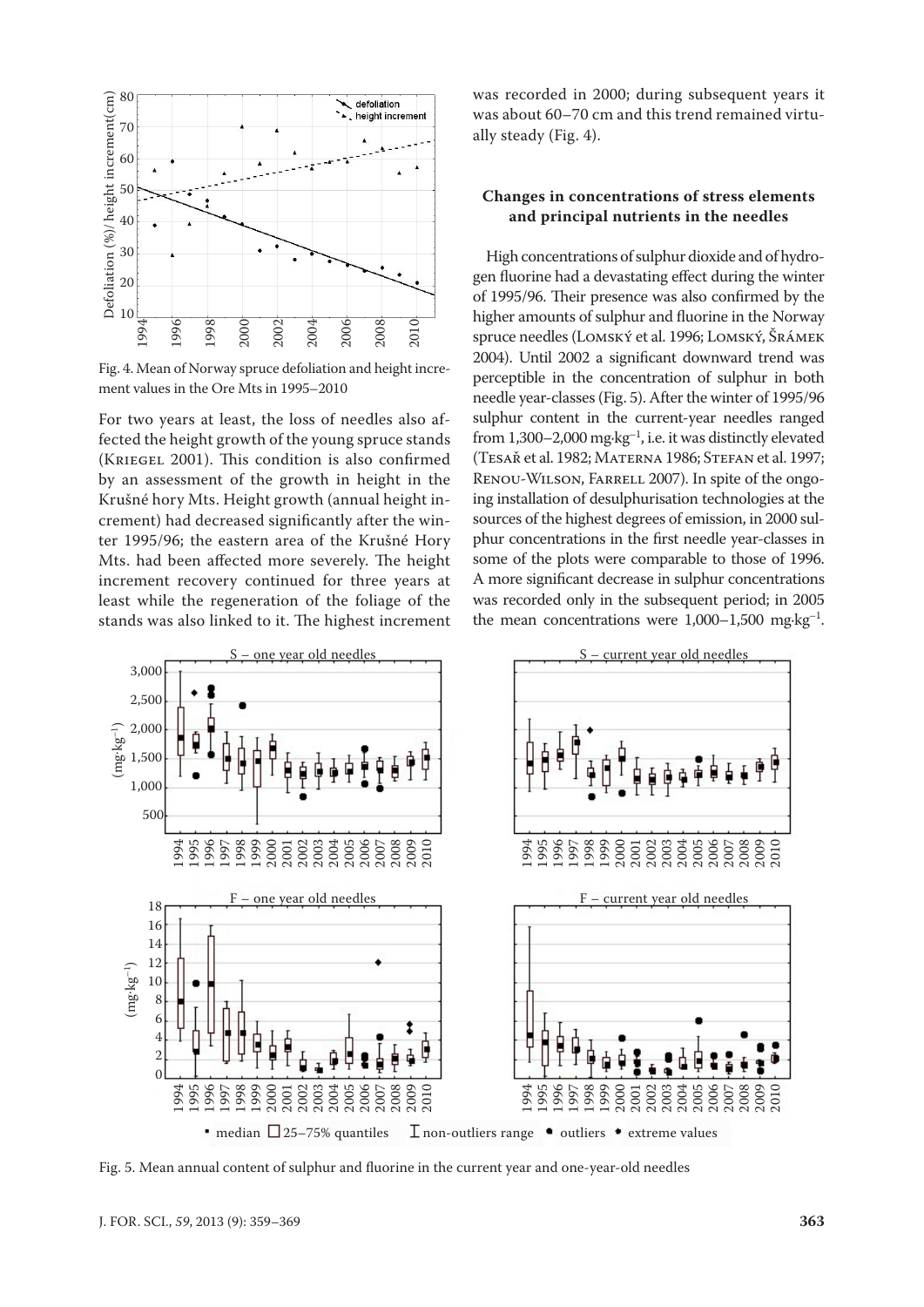

Fig. 6. Sulphur concentration in the current year needles in the plots and years investigated

In spite of the fact that the concentration of  $SO_2$  in the air has been very low in recent years, a slight increase in the mean sulphur concentration in the needles has been perceptible during the last two years. This could be connected with the increasing usage of brown coal in the local heating systems. The air pollution load as evaluated by the sulphur needle content was lower in the western area of the Krušné hory Mts. throughout the entire monitoring period (Fig. 6).

Fluorine has been the second most significant pollutant in the Krušné hory Mts. region (Lomský,

Šrámek 2002). After the winter of 1995/96, at most of the sites monitored (Fig. 5) the fluorine content of one-year-old needles significantly exceeded the toxicity limit of 5 mg·kg–1 (Polle et al. 1992; Lomský et al. 1996). The most loaded and affected localities in regard to sulphur pollution were Špičák, Skelný vrch and Lounská. During the subsequent period a decrease in fluorine concentration was recorded with only scarce exceedance of the level of  $4 \text{ mg} \cdot \text{kg}^{-1}$ . In 2000 the mean fluorine concentration for all the plots monitored was less than 2 mg·kg–1. In recent years the fluorine concentration seems to have been increasing slightly, though in the years 2005 and 2010 it was remarkable (a mean concentration of  $2.15 \text{ mg} \cdot \text{kg}^{-1}$  and of 2.17 mg·kg–1, respectively).

The nitrogen content in the current-year needles was between 1.1 and 2.1%, covering the entire range between deficiency and an abundant nutrition supply (Fig. 7). The overall trend of nitrogen levels suggested a slight increase but this trend is not statistically significant (Table 2). Following a moderate decrease in the late nineties, since 2003 an increase can be seen again. The nitrogen content of the needles in 2010 is higher than it was after the winter of 1995/96, noticeably so on the plots situated in the eastern area of the Krušné hory Mts.



Fig. 7. Annual values of nitrogen, phosphorus, potassium and calcium content in the current year needles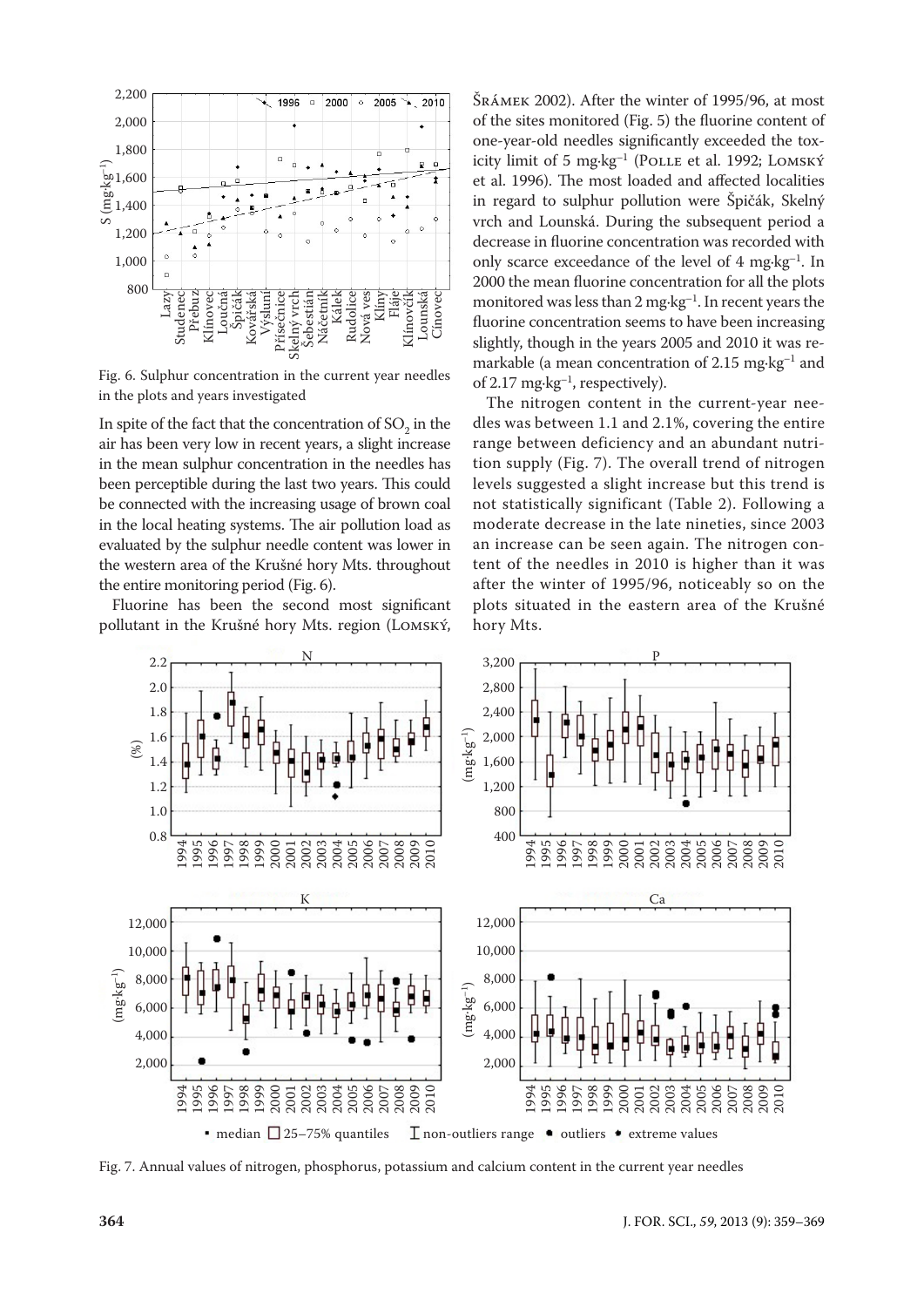Table 2. Statistical evaluation of time trends in element contents in Norway spruce needles

|    | Needle class | $\overline{P}$ | Significance<br>level | Trend                    |
|----|--------------|----------------|-----------------------|--------------------------|
|    | cy           | 0.9657         | ns                    | 7                        |
| N  | 1y           | 0.1910         | ns                    | 7                        |
| P  | cy           | 0.0806         | 崇                     | ٧                        |
|    | 1y           | 0.1835         | ns                    | $\overline{\mathbf{v}}$  |
|    | cy           | 0.0655         | ∗                     | $\Delta$                 |
| K  | 1y           | 0.0130         | 染染                    | لا                       |
|    | cy           | 0.0507         | 垛                     | 7                        |
| Ca | 1y           | 0.0318         | 染染                    | $\overline{\mathbf{z}}$  |
|    | cy           | 0.0015         | ***                   | ↗                        |
| Mg | 1y           | 0.0295         | 染染                    | $\overline{\mathcal{L}}$ |
|    | cy           | 0.0598         | ∗                     | 7                        |
| S  | 1y           | 0.0056         | ***                   | لا                       |
| F  | cy           | 0.0022         | ***                   | $\overline{\mathbf{v}}$  |
|    | 1y           | 0.0041         | ***                   | $\overline{\mathbf{z}}$  |

cy – current year needles, 1y – one-year-old needles, ns *–* not significant, \*significant at  $\alpha$  < 0.1, \*\*significant at  $\alpha$  < 0.05, \*\*\*significant at  $\alpha$  < 0.01,  $\bar{\lambda}$  indicates increase,  $\Delta$  indicates decrease

The phosphorus content of the current-year needles was practically identical between 1996 and 2000, ranging between 1,200 and 2,900  $mg \cdot kg^{-1}$ (Fig. 7), i.e. from deficiency level to favourable nutritional supply (POLLE et al. 1992; BERGMANN 1993). After a moderate decrease in the phosphorus concentration, a slight increase in the mean values from 1,300 to 1,800 mg·kg–1 has been observed since 2003. The phosphorus concentration in the needles was higher in 1996 than it was in 2010, with the values decreasing towards the eastern area of the Krušné hory Mts. In 2010 the values were balanced.

The mean potassium content of the current-year needles was around  $6,000$  mg·kg<sup>-1</sup> (Fig. 7), characterizing sufficient nutrition by this element. Neither in 1996 nor in the subsequent period any

deficit in the concentration of potassium in the Norway spruce needles has been recorded. A slightly downward trend in the potassium content was recorded both for the current year's and the one-year-old needles (Table 2).

The mean content of calcium fluctuated between individual years and showed a slight decreasing tendency in both needle year-classes (Fig. 7, Table 2). The lowest value  $(2,000 \text{ mg} \cdot \text{kg}^{-1})$ , at the threshold of deficiency, was measured in the current-year needles at Klínovec in 2000, and on the plots in Přebuz and in Fláje in 2005. The calcium content of the needles is lower in the western part of the Krušné hory Mts.; in 2010 a moderate decrease could be observed in comparison with the status in 1996.

Over the long perspective there is a tendency towards an increase in magnesium content in both needle year-classes (Fig. 8). This trend is highly significant for the current-year needles (Table 2). In 1996, on 7 of the plots, magnesium concentrations were below the deficiency limit (700 mg·kg<sup>-1</sup>); the mean magnesium content was 783 mg·kg–1. In 2000, the number of plots evidencing a deficiency of magnesium dropped to just two (Klínovec and Přísečnice). On the rest of the plots their magnesium concentrations were mostly good to very good, and the mean concentration increased to  $1,043$  mg·kg<sup>-1</sup>. In 2005 only one plot (Klíny) was below the magnesium deficiency threshold, and the mean concentration for the transect of the plots was 967 mg·kg<sup>-1</sup>. In 2010 a magnesium deficiency was found in Cínovec. The total mean concentration for the Krušné hory Mts. has increased to  $1,095$  mg·kg<sup>-1</sup>.



Fig. 8. Annual values of magnesium content in the current year and oneyear-old needles

■ median $□$  25–75% quantiles  $□$  non-outliers range  $□$  outliers  $\bullet$  extreme values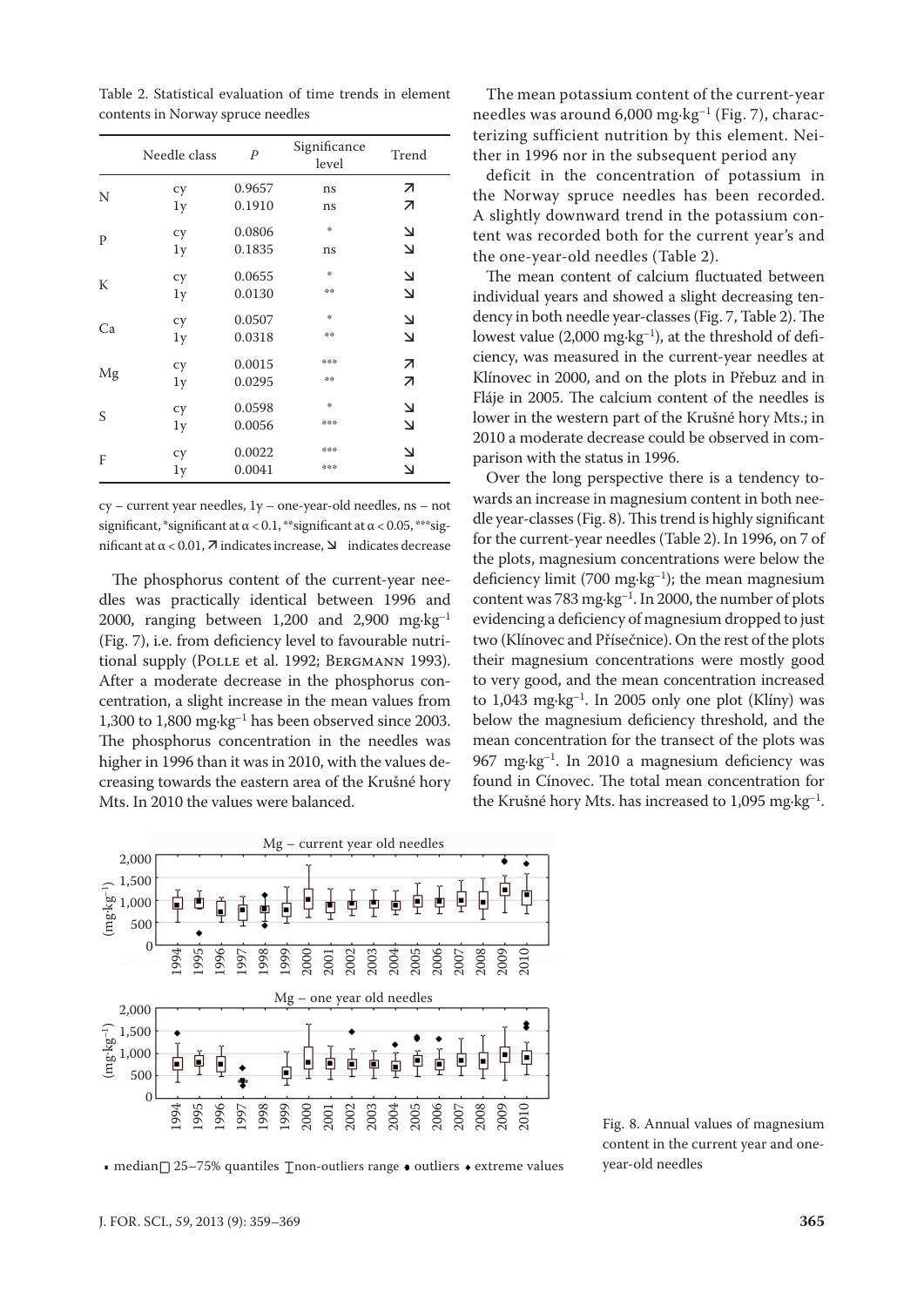

Fig. 9. pH values and nutrient concentrations in the upper humus layer on the plots investigated in the Krušné hory Mts.

• median  $\Box$  25–75% quantiles  $\Box$  non-outliers range • outliers • extreme values

The highest concentrations were found in the central area of the mountains. The increase in magnesium content is most probably connected with the liming that was carried out in the eastern part of the Krušné hory Mrs., starting in 2000 (PODRÁZSKÝ et al. 2003; Šrámek et al. 2006, 2008b).

#### **Changes in the soil chemistry**

Soil analyses have confirmed the same trend in the development of the nutrient level that was found in the leaf analyses. The soil taken from each of the plots showed an acid reaction. The  $pH_{(KCl)}$  values in the humus layer were mostly between 2.8 and 3.7, and in the mineral soil they were between 2.8 and 3.8 (Figs 9 and 10), which corresponds with the range reported from other investigations conducted in the same region (Materna 2002; Klimo et al. 2006). In 1995 nitrogen content in the humus horizon showed a mean value of 1.45%; in subsequent surveys its mean value has ranged between 1.66 and 2.00% (Fig. 9). In the mineral soil nitrogen content with a mean value of 0.34% was found in 1995. In next surveys nitrogen content was lower than 0.30% but no significant temporal trend was detected (Fig. 10).

Since 1999 phosphorus concentrations in both the humus and the mineral horizons have been decreasing gradually. A significant trend was found in the mineral soil, in which the phosphorus content decreased from 35 mg·kg<sup>-1</sup> in 1999 to only 5 mg·kg<sup>-1</sup> in 2007 (Fig. 10). These results correspond with decreasing P nutrition in the needles. Ongoing acidification and a higher nitrogen input into the ecosystem can result in an unbal-



Fig. 10. pH values and nutrient concentrations in the mineral soil on the plots investigated in the Krušné hory Mts.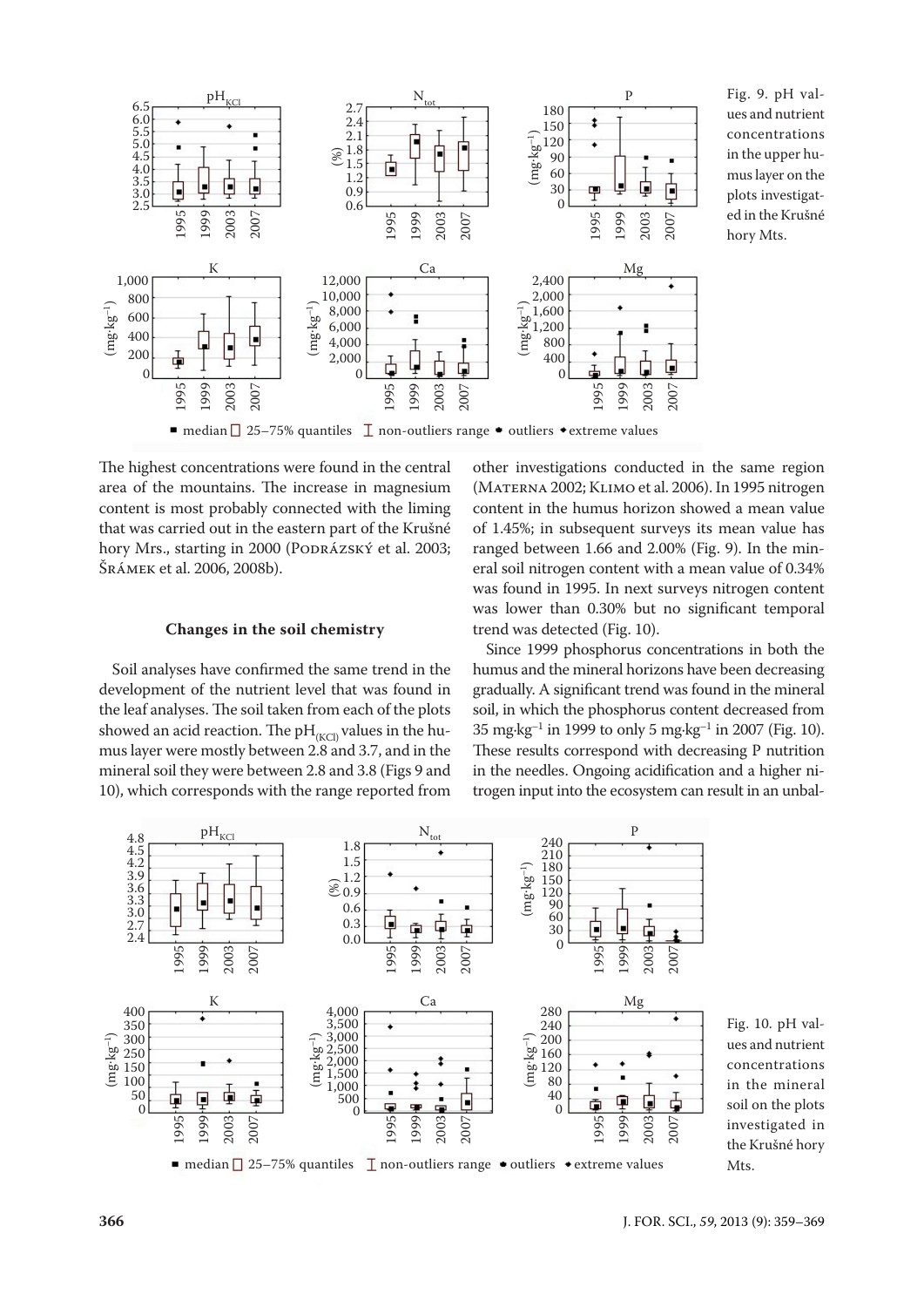anced N/P ratio (PRIETZEL, STETTER 2010), which was also confirmed in other regions, e.g. in the Jizerské hory Mts. (Lomský et al. 2012). Potassium content in the humus layer, on the other hand, increased significantly – from 170 mg·kg<sup>-1</sup> in 1995 to more than 400 mg·kg<sup>-1</sup> in 2007 (Fig. 9). In the mineral soil K content reached over 50 mg·kg–1, characterised as a medium supply. No temporal trend was detected for potassium in the mineral soil (Fig. 10). The calcium content in the humus layer is characteristic by a high level of supply and most probably this is influenced by the liming of forests. In the mineral soil calcium content increased significantly in 2007 (Fig. 10). Liming has also affected magnesium concentrations in the humus layer. The concentration has increased from 108 mg·kg<sup>-1</sup> (in 1995) to 267 mg·kg<sup>-1</sup>, characterising a high level of supply. This finding is in accordance with the recorded increase in the concentration of magnesium in the needles. The liming applied has not yet been reflected in the mineral soil; the highest contents of 35 and 32 mg $kg^{-1}$  were recorded in 1995 and 2007. These values characterise a low supply level of magnesium. That the effect of liming on the mineral horizons can be anticipated with a certain delay was confirmed in respect of the Krušné hory Mts., and also for other forest regions (PODRÁZSKÝ 2006; Šrámek et al. 2012).

# **CONCLUSIONS**

During the last fifteen years a significant change in the spectrum of pollutants can be identified. The direct effects of  $SO_2$  and of hydrogen fluorine were minimised, as can be confirmed by the significantly lowered sulphur and nitrogen content in the Norway spruce needles. On the other hand, the sulphur and fluorine contents have increased slightly in the youngest needle year-classes, which can be connected with the increased use of brown coal with high sulphur content in the local heating systems. This trend should be carefully monitored in the future. The health condition of the Norway spruce stands, strongly affected during the winter of 1995/96, has improved and is comparable with that in other regions in the Czech Republic. The long-term history of acid deposition has created a permanent risk for the forest ecosystems in the Krušné hory Mts., contributing to the degradation of the forest soils which are poor in base cations and phosphorus. During the last decade the concentrations of nitrogen, magnesium and calcium in the needles and soil have increased, while, on the other hand, the tendency of a long-term decrease in the quantities of phosphorus, calcium and potassium was found.

#### **References**

- Bergmann W. (1993): Ernährungsstörengen bei Kulturpflanzen. Stuttgart, Gustav Fischer Verlag: 835.
- Boháčová L., Buriánek V., Čapek M., Fabiánek P., Fadrhonsová V., Lachmanová Z., Lomský B., Novotný R., Šrámek V., Uhlířová H., Vortelová L. (2010): Monitoring zdravotního stavu lesa v České republice. Ročenka programu ICP Forests/Forest Focus 2008 a 2009. [Forest Condition Monitoring in the Czech Republic. Annual report ICP Forests 2008 and 2009.] Jíloviště-Strnady, VÚLHM: 157.
- BOHÁČOVÁ L., LOMSKÝ B., ŠRÁMEK V. (2009): Monitoring zdravotního stavu lesa v České republice. Ročenka programu ICP Forests/Forest Focus 2006 a 2007. [Forest Condition Monitoring in the Czech Republic. Annual report ICP Forests 2006 and 2007.] Jíloviště-Strnady, VÚLHM: 134.
- FOTTOVÁ D. (2003): Trends in sulphur and nitrogen deposition fluxes in the Geomon network, Czech Republic, between 1994 and 2000. Water, Air, and Soil Pollution, *150*: 73-87.
- Fiala J., Bretschneider B., Materna J. (2002): Development of the Atmospheric Pollution and Forest Decline in the Czech Part of the Ore Mountains. In: Lomský B., MATERNA J., PFANZ H. (eds):  $SO_2$  – Pollution and Forest Decline in the Ore Mountains. Jíloviště-Strnady, VÚLHM: 50-85.
- Hadaš P. (2006): Potenciální depoziční toky síry, dusíku, iontů vodíku a jejich vliv na zdravotní stav lesních porostů na území PLO Krušné hory. [Potential depositions flow of sulphur, nitrogen and hydrogen ions and their effects on the health condition of forest stands in the region of the Ore Mts.] In: Slodičák M., Novák J. (eds): Lesnický výzkum v Krušných horách. Jíloviště-Strnady, VÚLHM: 17-38.
- HRDLIČKA P., KULA E. (2009): The content of total sulphur and sulphur forms in birch (*Betula pendula* Roth) leaves in the air-polluted Krusne hory mountains. Trees, *23*: 531-538.
- HÜTTL R.F., SCHAAF W. (1997): Magnesium deficiency in forest ecosystems. London, Kluwer Academic Publishers: 362.
- JIRGLE J. (1995): Zhodnocení starších poznatků o vlivu imisí a půdních faktorů na výživu a zdravotní stav porostů – část Krušné hory. [Evaluation of Older Findings on the Air Pollution Impact and Soil Factors on the Nutrition and Health Status of Forest Stands -Part of the Ore Mountains.] Jíloviště-Strnady, VÚLHM: 135.
- KLIMO E., MATERNA J., LOCHMAN V., KULHAVÝ J. (2006): Forest soil acidification in the Czech Republic. Journal of Forest Science, *52*: 14–22.
- Kozák J. (eds) (2010): Atlas půd České republiky. [Soil Atlas of the Czech Republic.] Prague, Czech University of Life Sciences Prague: 150.
- Kriegel H. (2001): Vývoj smrkových mlazin poškozených v Krušných horách v zimním období 1995–1996. [Growth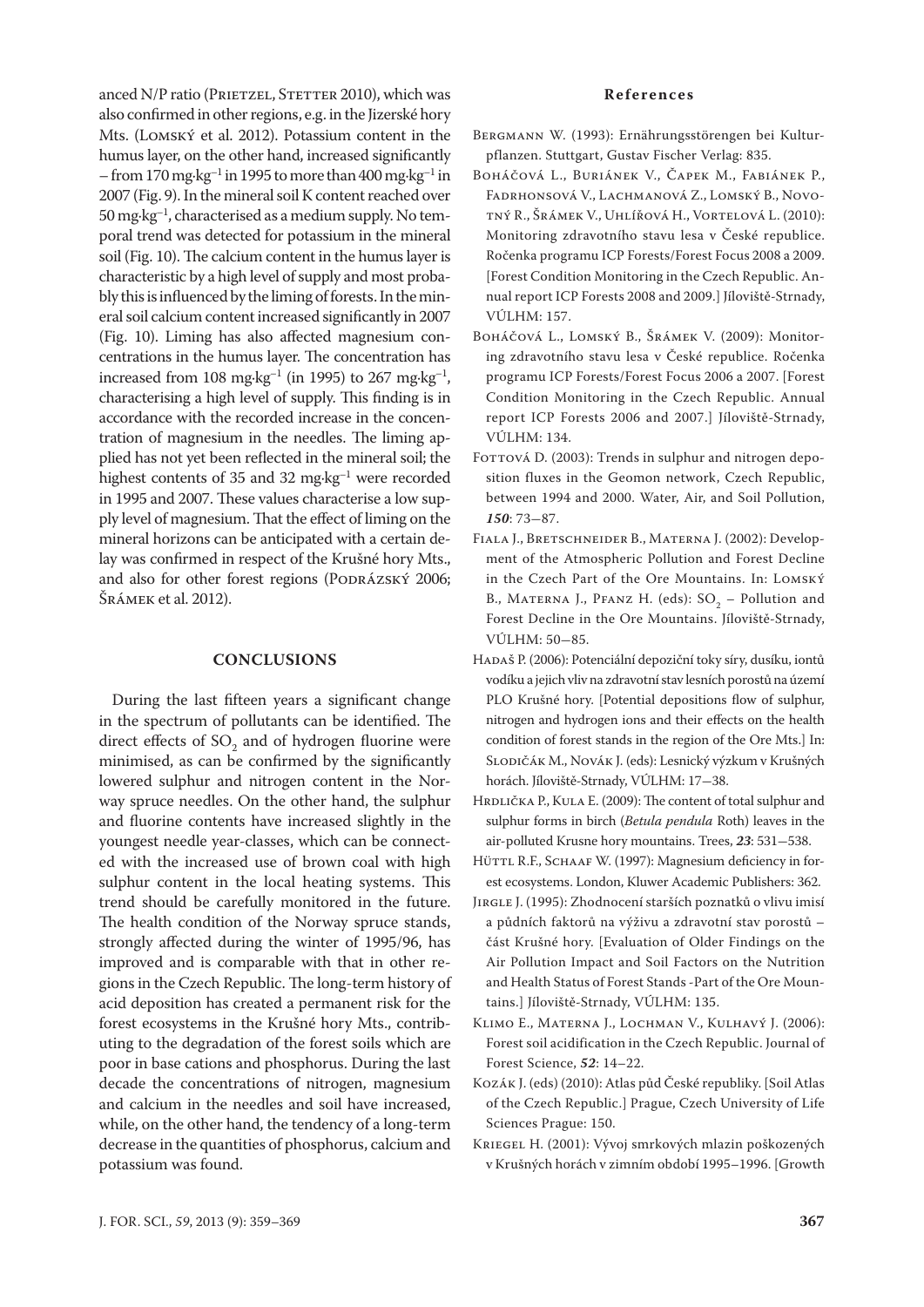of young spruce stands damaged during winter 1995–1996 in the Krušné hory Mts.] Zprávy lesnického výzkumu, *46*: 82–85.

- Kubelka L., Karásek A., Rybár V., Badalík V., Slodičák M. (1993): Forest Regeneration in the Heavily Polluted NE "Krušné hory" Mountains. Prague, Ministry of Agriculture of the Czech Republic: 131.
- Kulhavý J., Šrámek V., Lomský B., Fiala P., Matějka K., Borůvka L., Menšík L. (2008): Stav lesních půd v zájmové oblasti. [Condition of forest soils in the Krušné hory Mts.] In: Slodičák M., Balcar V., Novák J., Šrámek V. (eds): Lesnické hospodaření v Krušných horách. [Forestry Management in the Krušné hory Mts.] Jíloviště-Strnady, VÚLHM: 71–98.
- Lochman V. (1996): Vliv imisních spadů do lesních ekosystémů u Moldavy v Krušných horách na chemismus vody, odtékající do zdrojů. [The effect of air pollutants in forest ecosystems near Moldava in the Krušné hory Mts. on the chemistry of water running to the springs element dynamics.] Lesnictví-Forestry, *42*: 437–448.
- Lomský B., Šrámek V., Maxa M. (2006): Fertilizing measures to decrease Norway spruce yellowing. Journal of Forest Science *52*, 65–72.
- Lomský B. (2006): Zdravotní stav a výživa smrkových porostů 10 let po zimě 1995/1996. [Health condition and nutrition of Norway spruce stands 10 years after winter 1995/1996.] In: Slodičák M., Novák J. (eds): Lesnický výzkum v Krušných horách. Sborník z celostátní konference. Teplice, 20. 4. 2006. Jíloviště-Strnady, VÚLHM: 181–196.
- LOMSKÝ B., MATERNA, J., PFANZ H. (2002):  $SO_2-$  Pollution and Forest Decline in the Ore Mountains. Jíloviště-Strnady, VÚLHM: 242.
- Lomsky B., Šrámek V. (1999): Damage of the forest stands in the Ore Mts. during period 1995–1997. Journal of Forest Science, *45*: 169–180.
- Lomský B., Uhlířová H. (1993): Vyhodnocení pokusu s hnojením a vápněním smrkových mlazin v Jizerských horách. [Evaluation of an experiment with fertilization and liming of young-growth spruce stands in the Jizerske hory Mts.] Lesnictví, *25*: 80–86.
- Lomský B., Hynek V., Pasuthová J., Šrámek V., Uhlířová H. (1996): Poškození lesních porostů v Krušných horách po zimě 1995/96. [Forets Damage in the Ore Mountains after Winter 1995/1996.] Jíloviště-Strnady, VÚLHM: 25.
- Lomský B., Šrámek V., Pfanz H. (2001): An introduction to the development of tree and forest damage by air pollution in the Ore Mts. Journal of Forest Science, *47*  (Special Issue): 3–7.
- Lomský B., Šrámek V. (2004): Different types of damage in mountain forest stands of the Czech Republic. Journal of Forest Science, *50*: 533–537
- LOMSKÝ B., ŠRÁMEK V., NOVOTNÝ R. (2012): Changes in the air pollution load in the Jizera Mts.: effects on the health

status and mineral nutrition of the young Norway spruce stands. European Journal of Forest Research, *131*: 757–771.

- Materna J. (2002): Souhrnné výsledky průzkumu stavu povrchových vrstev lesních půd v období 1993–1999. [Summary Results of the Survey of Surface Layers of Forest Soils in the Period 1993–1999.] Brno, Ústřední kontrolní a zkušební ústav zemědělský: 98.
- Materna J. (1986): Vliv imisí na minerální výživu lesních dřevin. [The influence of pollution on the mineral nutrition of tree species.] Lesnictví, *32*: 569–580.
- Materna J. (1988): Vývoj imisních škod, výsledky a perspektivy výzkumu. [Development of air pollution damage, results and perspectives of research.] Lesnická práce, *67*: 295–300.
- Meloun M., Militký J. (2002): Kompendium statistického zpracování dat. [Statistical Compendium of Data Processing.] Praha, Academia: 953.
- Němeček J. et al. (2001): Taxonomický klasifikační systém půd České republiky. [Taxonomic Classification System of Soils in the Czech Republic.] Praha, Česká zemědělská univerzita v Praze, VÚMOP: 98.
- Plíva K., Žlábek I. (1986): Přírodní lesní oblasti ČR. [Natural Forest Areas of the CSR.] Praha, SZN: 313.
- PODRÁZSKÝ V., REMEŠ J., ULBRICHOVÁ, I. (2003): Biological and chemical amelioration effects on the localities degraded by bulldozer site preparartion in the Ore Mts. – Czech Republic. Journal of Forest Science, *49*: 141–147.
- PODRÁZSKÝ V. (2006): Effect of controled liming on the soil chemistry on the immission clear cuts. Journal of Forest Science, *52*: 28–34.
- Polle A., Mössnang M., Schönborn A., Sladkovic R., Rennenberg H. (1992): Field studies on Norway spruce trees at high altitudes. New Phytologist, *121*: 89–99.
- PRIETZEL J., STETTER U. (2010): Long term trends of phosphorus nutrition and topsoil phosphorus stocks in unfertilized and fertilized Scots pine (*Pinus sylvestris*) stands at two sites in Southern Germany. Forest Ecology and Management, *259*: 1141–1150.
- Renou-Wilson F., Farrell F.P. (2007): The use of foliage and soil information for managing the nutrition of Sitka and Norway spruce on cutaway peatlands. Silva Fennica, *41*: 409–424.
- Slodičák M., Balcar V., Novák J., Šrámek V. (eds) (2008): Lesnické hospodaření v Krušných horách. [Forestry Management in the Krušné Hory Mts.] Hradec Králové, Jíloviště-Strnady, Lesy České Republiky, VÚLHM: 480.
- Spiecker H. (1999): Overview of recent growth trends in European forests. Water, Air, and Soil Pollution, *116*: 33–46.
- Stefan K., Fürst A., Hacker R., Bartels U. (1997): Forest Foliar Condition in Europe – Results of Large-Scale Foliar Chemistry Surveys. Brussels, Geneva, Vienna, EC, UN/ECE, Austrian Federal Forest Research Centre: 207.
- Stoklasa J. (1923): Die Beschädigungen der Vegetation durch Rauchgase und Fabriksexhalationen. Berlin, Wien, Urban und Schwarzenberg: 487.